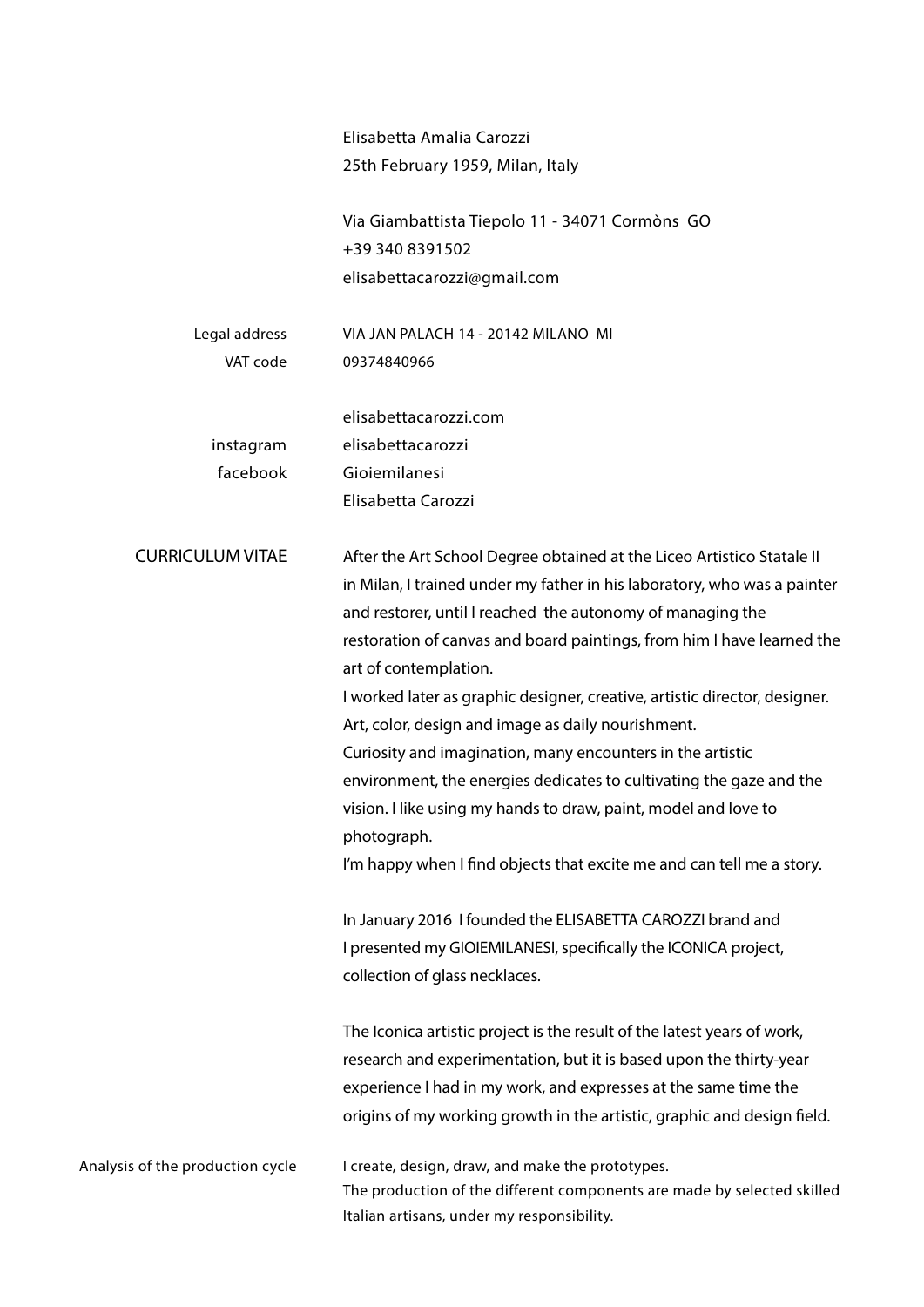## **PARTECIPATIONS**

| book                  | <b>URBAN CORPORIS</b>                                                     |
|-----------------------|---------------------------------------------------------------------------|
|                       | Books of Architecture, Art, Philosophy and                                |
|                       | Urban studies to nourish the Urban Body                                   |
|                       | by Mickeal Milocco Borlini and Lelio di Loreto                            |
| Date                  | Publications end of July 2019                                             |
| Where                 | by IUVAS - partner generazioneUrbana                                      |
| <b>TEMA</b>           | THE CITY AND THE SKIN                                                     |
| Selected              | City necklace   The city on me                                            |
| Competition / exhibit | Gioielli in Fermento 2019 Award                                           |
|                       | <b>Contemporary Jewellery International competition</b>                   |
| Date                  | May $12^{th}$ > $18^{th}$ , 2019                                          |
| Where                 | Villa Braghieri Albesani - Città di Castel San Giovanni (Piacenza, Italy) |
| Theme                 | Searching for quality                                                     |
| Selection             | In collaboration with AGC Associazione Gioiello Contemporaneo             |
|                       | Selected the new Tasting necklace of the Icònica Collection               |
| Exhibit               | <b>ORNAMENTA second edition</b>                                           |
| Date                  | from May 12 <sup>nd</sup> to October 14 <sup>st</sup> , 2019              |
| Where                 | Museo Archeologico Nazionale of Adria                                     |
|                       | Via G. Badini, 59, Adria, Rovigo                                          |
| Theme                 | Jewels between history and design                                         |
| Selection             | Icònica necklaces tribute to Doris and tribute to Elena Cornaro.          |
| Competition / exhibit | <b>AUTOR - International Contemporary Jewelry Fair</b>                    |
| Date                  | April 20 <sup>th</sup> > 21 <sup>th</sup> , 2019                          |
| Where                 | <b>National Theatre Bucharest</b>                                         |
| Theme                 | The Beauty Issue                                                          |
| Selection             | In collaboration with Venice Design Week and euroinnovators.              |
|                       | Presentation of the new necklaces of Icònica Collection                   |
| Event                 | <b>DESIGN NO BRAND - SHARING DESIGN 6 - Milano Makers</b>                 |
| Date                  | April $9^{th}$ > 14 <sup>th</sup> , 2019                                  |
|                       | during Fuorisalone 2019, Milano Design Week                               |
| Where                 | Fabbrica del Vapore   Via Procaccini, 4 Milan                             |
| Exhibit               | Presentation of the new necklaces of Icònica Collection                   |
| Exhibition            | <b>INTRECCI</b> curators Marina Chiocchetta, Sonia Catena                 |
| Date                  | from October 27th to November 27th, 2018                                  |
| Location              | GALLERIA ROSSINI, Viale Monte Nero 58, Milan                              |
| Theme                 | <b>INTRECCI   WEAVING</b>                                                 |
| Selection             | Icònica necklace tribute to Penelope                                      |
|                       |                                                                           |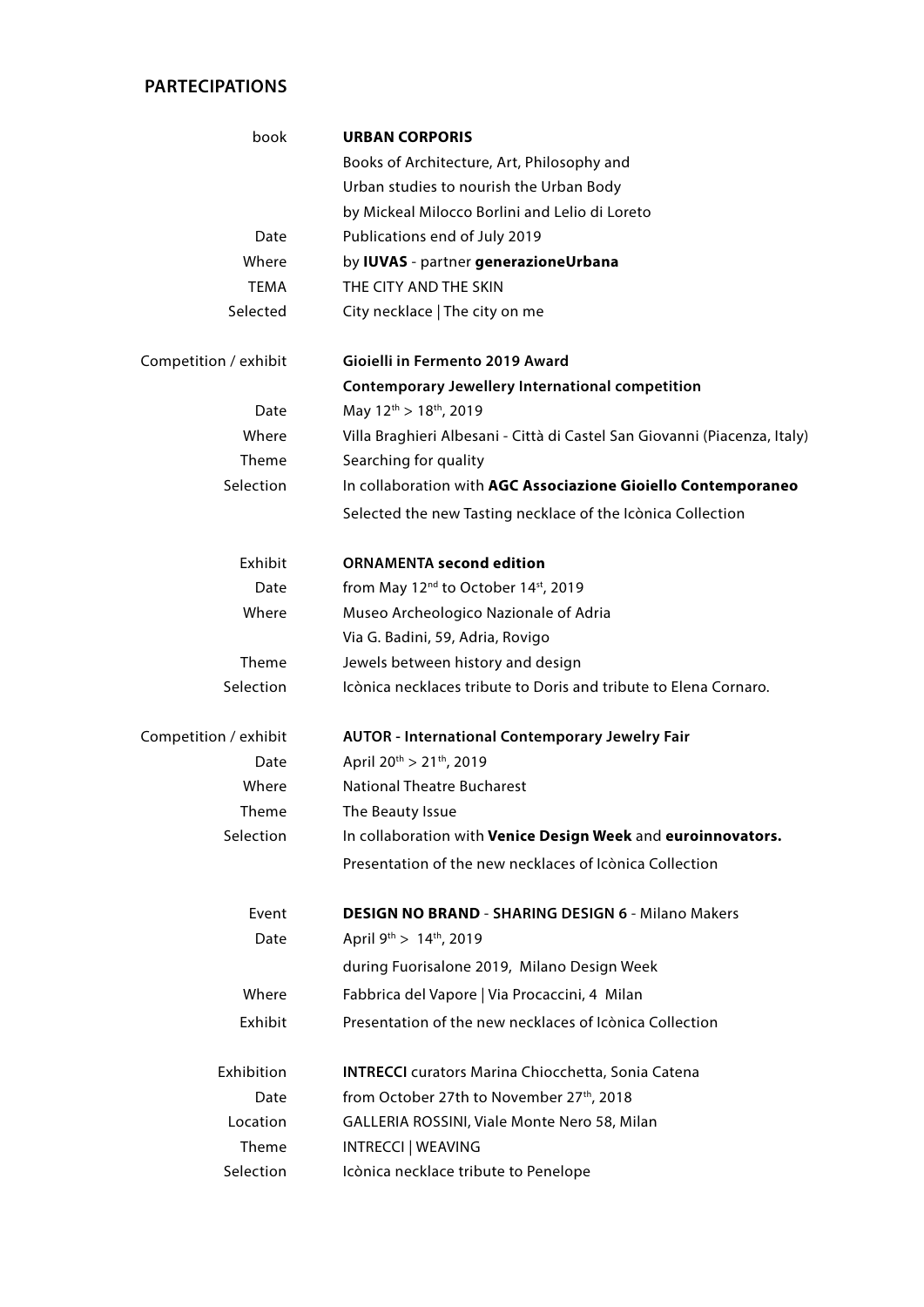| Event                  | <b>VENICE DESIGN WEEK 2018</b>                                         |  |
|------------------------|------------------------------------------------------------------------|--|
| Date                   | October 6 <sup>th</sup> > 14 <sup>th</sup> , 2018                      |  |
| Where                  | We Crociferi, Campo dei Gesuiti, Venice                                |  |
| Installation           | City necklace - bright jewel necklace                                  |  |
|                        | Icònica tribute to Joséphine Baker - borosilicate glass, steel and led |  |
|                        | 1.2 meter diameter                                                     |  |
| Competition / exhibit  | JEWELRY VENICE DESIGN WEEK SELECTION 2018                              |  |
| Date                   | October 6 <sup>th</sup> >14 <sup>th</sup> , 2018                       |  |
| Where                  | VENICE DESIGN WEEK - Noble Floor of the Ca' Pisani Hotel in Venice     |  |
| Theme                  | Look beyond                                                            |  |
| Selection              | Icònica necklace tribute to Demeter                                    |  |
| Exhibit                | LEGGEREZZA curators Marina Chiocchetta, Sonia Catena                   |  |
| Date                   | from June 23rd to July 21st, 2018                                      |  |
| Where                  | GALLERIA ROSSINI, Viale Monte Nero 58, Milano                          |  |
| Theme                  | LEGGEREZZA   LIGHTNESS                                                 |  |
| Selection              | Icònica necklace tribute to Doris                                      |  |
| <b>Special Project</b> | <b>MUDEC Box Special edition by Elisabetta Carozzi</b>                 |  |
| Date                   | from April 2018                                                        |  |
|                        | Presentation during Fuorisalone 2018 - Milano Design Week              |  |
| Where                  | MUDEC Design Store   Via Tortona, 56 Milano                            |  |
| Objects                | MUDEC MAKES YOU BEAUTIFUL, necklace in borosilicate glass and silicone |  |
|                        | MUDEC IS SPRING, flower vase in borosilicate glass and silicone        |  |
|                        | MUDEC SHINES, candelstick in borosilicate glass                        |  |
| Event                  | <b>SHARING DESIGN 5 - Milano Makers</b>                                |  |
| Date                   | April 17th > 22nd, 2018                                                |  |
|                        | during Fuorisalone 2018, Milano Design Week                            |  |
| Where                  | Fabbrica del Vapore   Via Procaccini, 4 Milan                          |  |
| Exhibit                | Presentation of the Icònica Collection                                 |  |
| Fair                   | HOMI 18 / Sperimenta Jewels - The lifestyle trade fair                 |  |
| Date                   | January 26th > 29th, 2018                                              |  |
| Location               | Rho Fieramilano, Milan                                                 |  |
| Stand                  | Pavillon 1 - B23                                                       |  |
| Exhibit                | HOMI 18 / NATURALIA - The Blooming Garden                              |  |
|                        | Icònica necklace tribute to Demeter                                    |  |
| Date                   | January 26 <sup>th</sup> > 29 <sup>th</sup> , 2018                     |  |
| Location               | Rho Fieramilano, Milan                                                 |  |
| Stand                  | Pavillon 3 - A01                                                       |  |
|                        |                                                                        |  |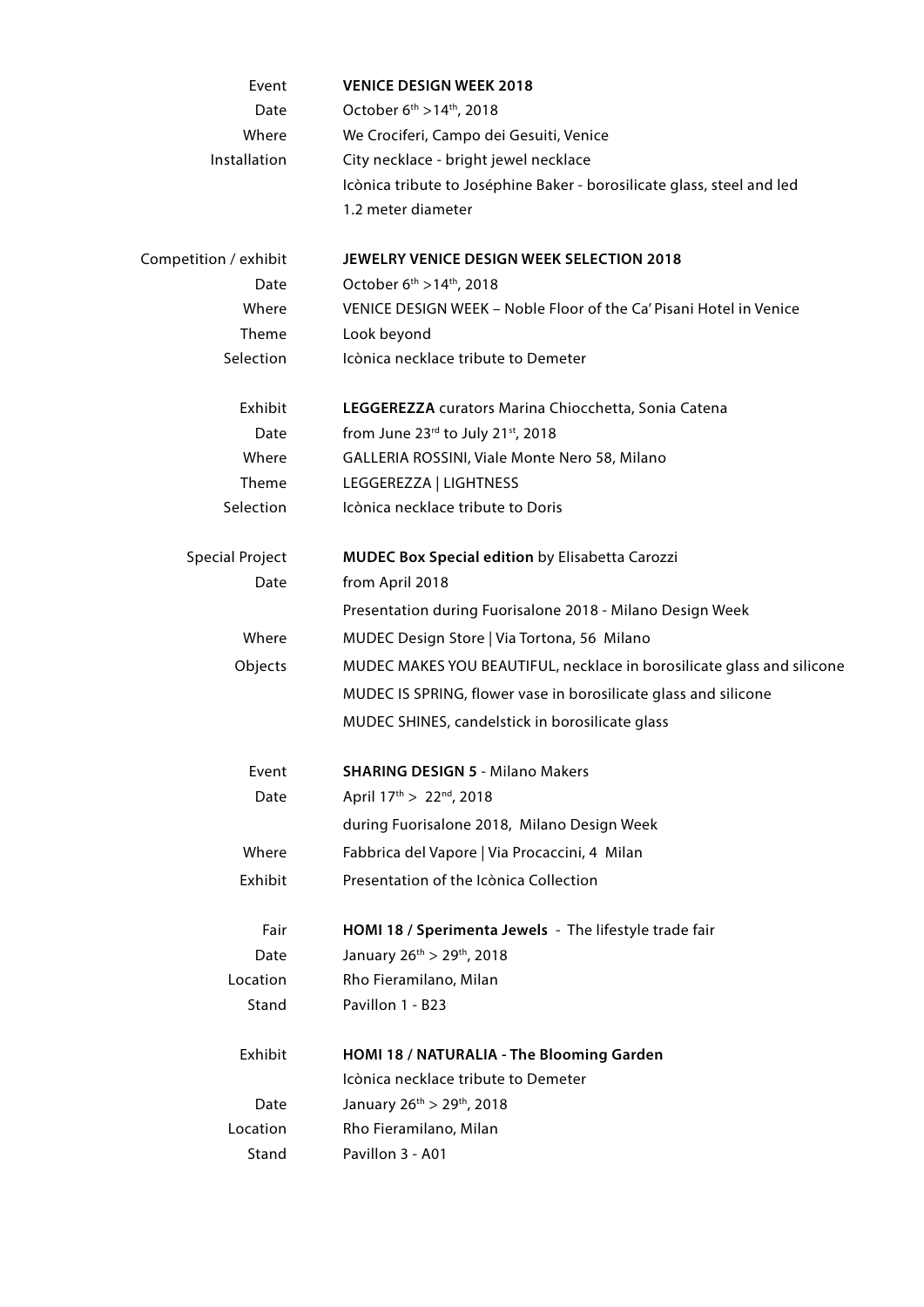| Fair              | <b>DREAMERS 02 / Future memories.</b>                                                    |  |
|-------------------|------------------------------------------------------------------------------------------|--|
|                   | Products and visions of contemporary fashion                                             |  |
|                   | OPERAE's guest project                                                                   |  |
| Date              | Preview November 2 <sup>nd</sup> , Opening Nov. 3 <sup>rd</sup> > 5 <sup>th</sup> , 2017 |  |
| Location          | LINGOTTO   via Nizza 924, Turin                                                          |  |
| Stand             | Pavillon 5 - DR20                                                                        |  |
|                   | Presentation of the new Icònica necklace tribute to Floriana Frassetto                   |  |
| Contest / Exhibit | <b>JEWELRY VENICE DESIGN WEEK SELECTION 2017</b>                                         |  |
| Date              | October 7 <sup>th</sup> > 15 <sup>th</sup> , 2017                                        |  |
| Where             | VENICE DESIGN WEEK - Noble Floor of the Ca' Pisani Hotel in Venice                       |  |
| Theme             | Talking about water: fluidity, movement, transparency, life.                             |  |
| Chosen            | with the Iconica project, five new necklaces made expressly for this event               |  |
|                   | WATER   DEW > Icònica tribute to Hamadryads                                              |  |
|                   | WATER   RAIN > Icònica tribute to Thetys                                                 |  |
|                   | WATER   WATER CIRCLES > Icònica tribute to Doris                                         |  |
|                   | WATER   DROP > Icònica tribute to Halia                                                  |  |
|                   | WATER   TIDE > Icònica tribute to Amphitrite                                             |  |
| Event             | <b>CONTAMINATIONS</b>                                                                    |  |
| Date              | September 22 <sup>nd</sup> > 25 <sup>th</sup> , 2017                                     |  |
|                   | During Milan's Fashion Week                                                              |  |
| Where             | Kryptos Space-Art Gallery /Via Panfilo Castaldi, 26 Milan                                |  |
| Exhibit           | Icònica collection with site specific installation.                                      |  |
|                   | Presentation of the new Icònica necklace tribute to Iris Apfel                           |  |
| Contest           | <b>MAD ZONE Summer Party</b>                                                             |  |
| Date              | Wednesday, May 10th, 2017                                                                |  |
| Where             | A MAD Zone / Via Brera, 2 - Milan                                                        |  |
| Theme             | Like on a beach                                                                          |  |
| Exhibit           | Presentation of the new Icònica necklace tribute to Aphrodite                            |  |
| Contest           | <b>Erotic Pop Design: The Contemporary Design of Love</b>                                |  |
| Date              | Milano Design Week / April 4th > 11st, 2017                                              |  |
| Where             | A MAD Zone / Via Brera, 2 - Milan                                                        |  |
| Theme             | To interpret the most universal theme: love and eroticism                                |  |
| Exhibit           | Participation with the Iconica project, five necklaces ad hoc                            |  |
|                   | Icònica tribute to Alda Merini                                                           |  |
|                   | Icònica tribute to Marianne                                                              |  |
|                   | Icònica tribute to Carmen                                                                |  |
|                   | Icònica tribute to Maya                                                                  |  |
|                   | Icònica tribute to Rossy de Palma                                                        |  |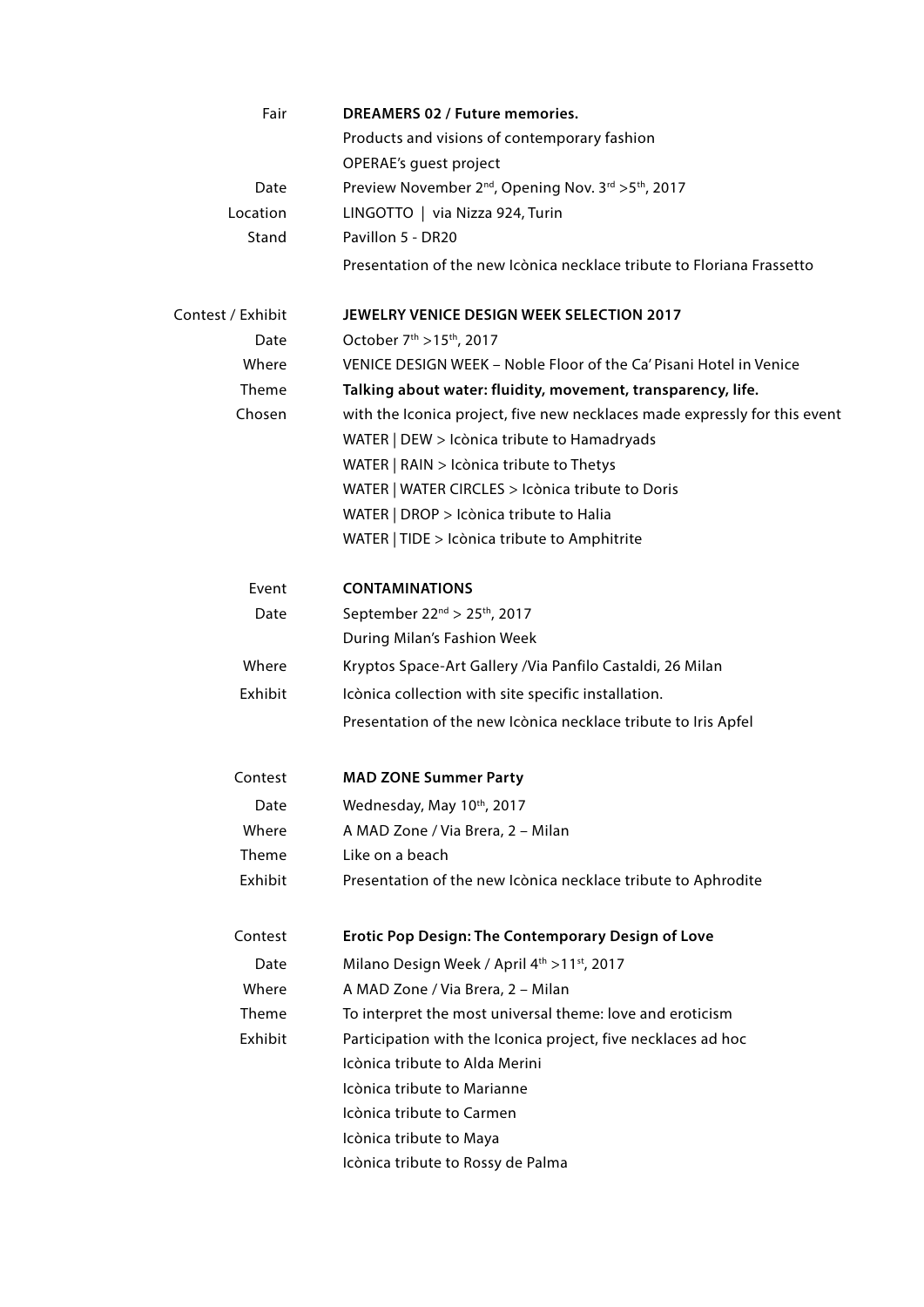| Evento   Flash Shop | DESIGN+ART edition #9   DESIGN CIRCUS                                                    |
|---------------------|------------------------------------------------------------------------------------------|
| Date                | April Saturday 1 <sup>st</sup> and Sunday 2 <sup>nd</sup> 2017 at the same time as MiArt |
| Where               | Atelier Corso Como 5 - Corso Como 5, Milan                                               |
| Selection           | 20 designers / artists selected by Stefano Epis of Epis Studio                           |
| Exhibit             | Participation with the Icònica project                                                   |
| Exhibit             | <b>Elisabetta Carozzi and Stephanie Schenck</b>                                          |
| Date                | March 22 <sup>nd</sup> > April 22 <sup>nd</sup> 2017, contemporary to Milano Design Week |
| Where               | Grappa Store Mazzetti d'Altavilla / Via Marghera 14, Milan                               |
| Selection           | Presented the collection of Icònica necklaces together with                              |
|                     | the silk scarves by the textile designer Stephanie Schenck                               |
| Exhibition          | <b>APERITIF WITH DESIGN</b>                                                              |
|                     | Preview of Design + Art Edition of DESIGN CIRCUS                                         |
|                     | Tasting aperitif during which Elisabetta Carozzi and Stephanie Schenck                   |
|                     | explained their extraordinary creations                                                  |
| Date                | Evenings of March 22 <sup>nd</sup> and April 12 <sup>th</sup> 2017                       |
| Where               | Grappa Store Mazzetti d'Altavilla - Via Marghera 14, Milan                               |
| Presentation        | New Icònica necklace tribute to Tina Modotti                                             |
| Contest/Exhibit     | <b>WEDDING ART JEWELS JEWELEVENT 2016</b>                                                |
| Date                | February 4 <sup>th</sup> and 5 <sup>th</sup> 2017                                        |
| Where               | Palazzo Bovara / Corso Venezia 51, Milan                                                 |
| Theme               | Contest devoted to the wedding theme                                                     |
|                     | Promoted by Rossini Gallery in collaboration with "Nozze d'Incanto"                      |
| Selection           | Presented the Icònica necklace tribute to Snow White.                                    |
|                     | The alchemy wedding. Show White in the interesting reading of                            |
|                     | Giampaolo Fiorentini symbolizes wisdom and clear vision                                  |
|                     | The man joins the wisdom, the clear vision and the freedom                               |
|                     | and he marries her.                                                                      |
| Exhibit             | Jewellery à la Mode by Alba Cappellieri                                                  |
| Date                | November $8^{th}$ > $20^{th}$ 2017                                                       |
| Where               | Royal Palace / Piazza Duomo 12, Milan                                                    |
| Theme               | Exhibit divided in:                                                                      |
|                     | Jewellery for Fashion: devoted to the great Italian jewelers                             |
|                     | Jewellery of Fashion: devoted to independent designers and brands                        |
|                     | Jewellery with Fashion: devoted to the designers                                         |
|                     | of the HOMI Project                                                                      |
| Invited             | for Jewels of fashion.                                                                   |
|                     | Showcased the Icònica necklace tribute to Frida Kahlo.                                   |